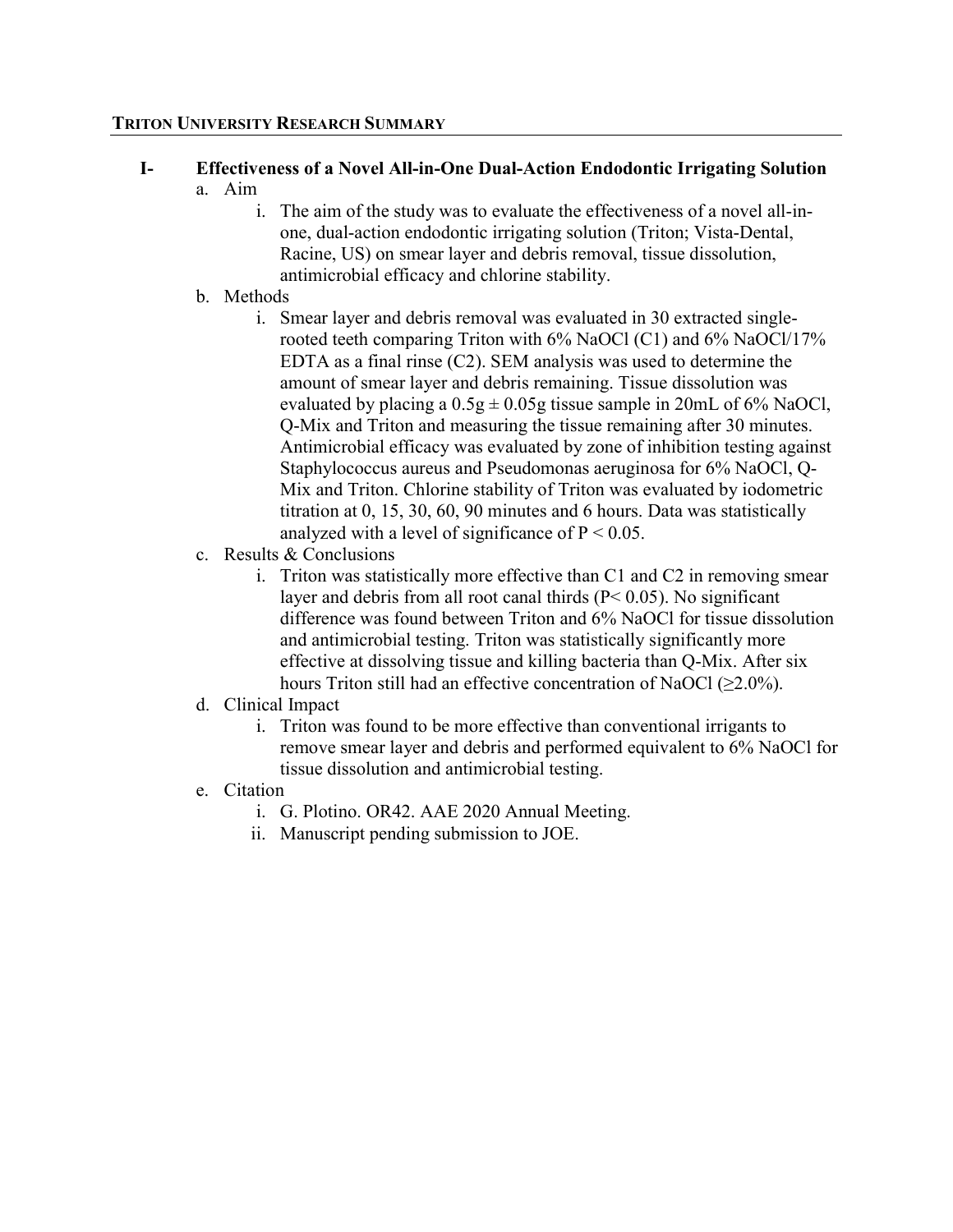## II- Antimicrobial Effect of Triton on Mono- and Multispecies Biofilms in Dentin Canals

#### a. Aim

- i. The aim of the study was to evaluate the effectiveness of a novel all-inone, dual-action endodontic irrigating solution (Triton; Vista-Dental, Racine, US) on antimicrobial efficacy in the presence of smear layer.
- b. Methods
	- i. Dentin blocks with  $E$ . *faecalis* and pooled supragingival and subgingival dental plaque were created and incubated in an incubator (37°C) for 1 week and 3 weeks to create biofilms. At the end of incubation, dentin blocks are removed, and on a subset of samples, a smear layer is created on the canal side of dentin blocks using a medium-grit cylinder flat-end bur at 1500 rpm for 4 seconds each. 100uL of each solution is added onto the surface of dentin specimens, followed by solution aspiration, a water rinse, and drying using paper points. After exposure to the solutions, the dentin pieces are split from the cemental side along the root canal axis into 2 halves in order to expose a fresh surface of longitudinally fractured dentin tubules. The specimen is then stained with SYTO-9 and propidium iodide and scanned using a confocal laser scanning microscope. For each group, a minimum of 4 dentin pieces are examined with a minimum of 10 scanned stacks using stratified sampling.
- c. Results & Conclusions
	- i. Of the investigated irrigation regiments and solutions, Triton resulted in the greatest dead bacteria in the presence of absence of smear layer in half the irrigation time.
- d. Clinical Impact
	- i. Triton was found to be more effective than conventional irrigants to remove smear layer and debris and performed equivalent to 6% NaOCl for tissue dissolution and antimicrobial testing.
- e. Citation
	- i. X. Sheng, Z. Wang, Y. Shen. University of British Columbia, School of Dentistry, Department of Endodontics.
- Water (3+3)min **Smear laver** ⊣ b No smear layer 6%NaOCI+17%EDTA (5+1)min-+ C 6%NaOCI 5min- $\mathbf c$ e **Triton 3min-** $\overline{20}$ 40  $\dot{\bf 80}$ 60 Percentage of dead bacterial cell volume (%)
- E. faecalis

ii. Manuscript pending submission to JOE.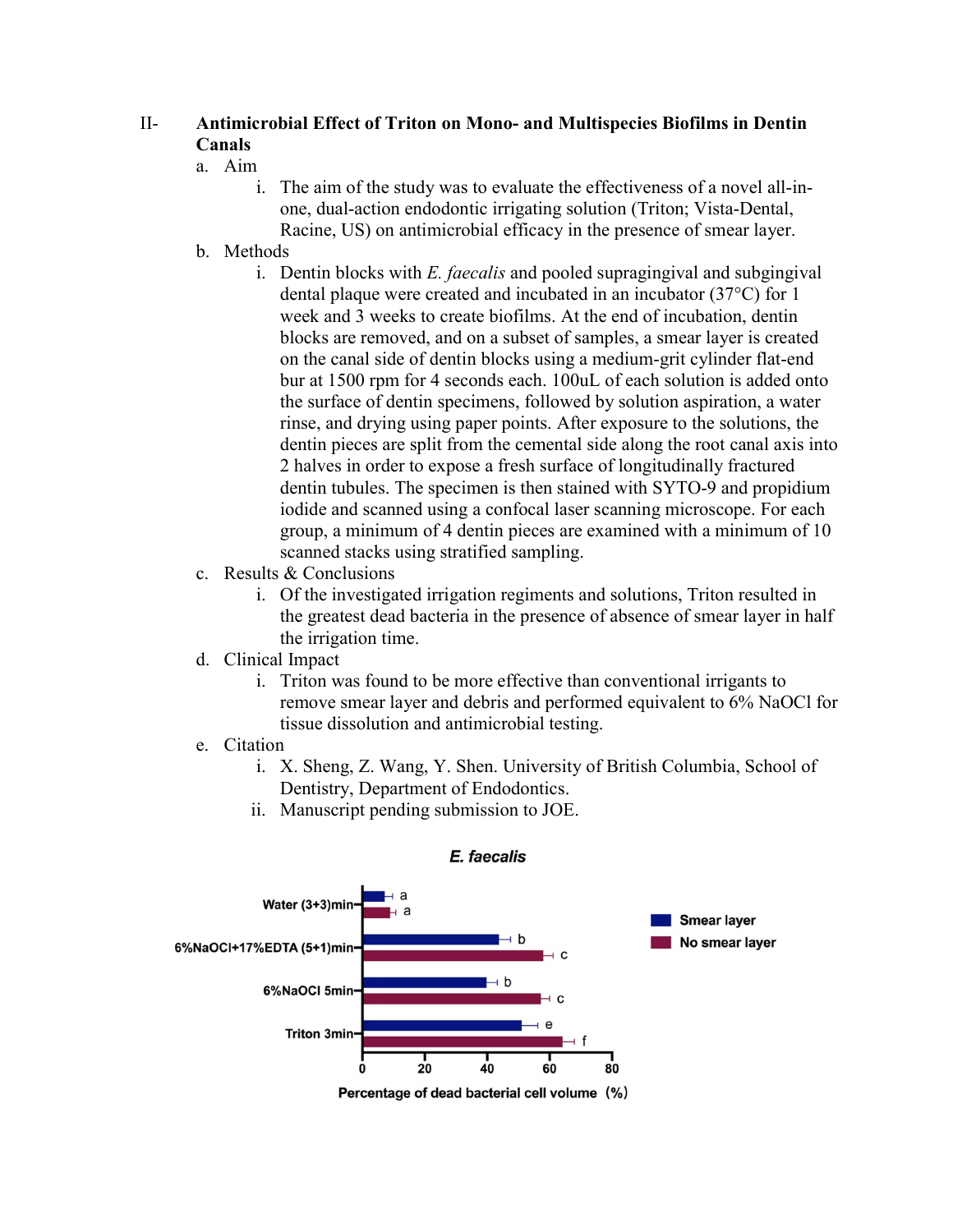## III- Antimicrobial activity of three different irrigation protocols on  $E$ . faecalis and  $C$ . Albicans biofilm in dentin discs.

#### a. Aim

- i. The aim of this study was to compare the antimicrobial activity of different irrigating solutions on Enterococcus faecalis (ATCC 29212) and Candida albicans biofilm.
- b. Methods
	- i. 76 dentin discs were prepared from single-rooted human teeth measuring 3 mm in thickness and 4 mm in diameter. C. albicans was cultured at 37 °C in a Mueller Hinton Broth for 72h. Dilutions at a final concentration of McFarland  $0.5$  (1.5  $\times$  10 8 CFU/mL) were prepared in appropriate culture medium (BHI) used to contaminate samples. The dilutions were incubated at 37⁰C for 72h. The medium was refreshed every two days. Discs with C. albicans biofilm were treated with Sodium Hypochlorite 5.25% and EDTA 17%, Sodium Hypochlorite 5.25%, Dual Rinse® HEDP, Triton or they were not treated. Data were analyzed using one-way ANOVA followed by Dunnett's test.
- c. Results & Conclusions
	- i. Statistically significant differences were found among all groups  $(p<0.05)$ . Triton showed the lowest CFU of all irrigants ( $p<0.05$ ). Sodium Hypochlorite and EDTA had lower antimicrobial activity than Dual Rinse and Sodium Hypochlorite and Triton  $(p<0.05)$ .
- d. Clinical Impact
	- i. Triton showed the highest antimicrobial activity of all irrigants investigated.
- e. Citation
	- i. G. Plotino. Department of Endodontics, Catholic University of Sacred Heart, Rome, Italy.
	- ii. Manuscript pending submission to JOE.

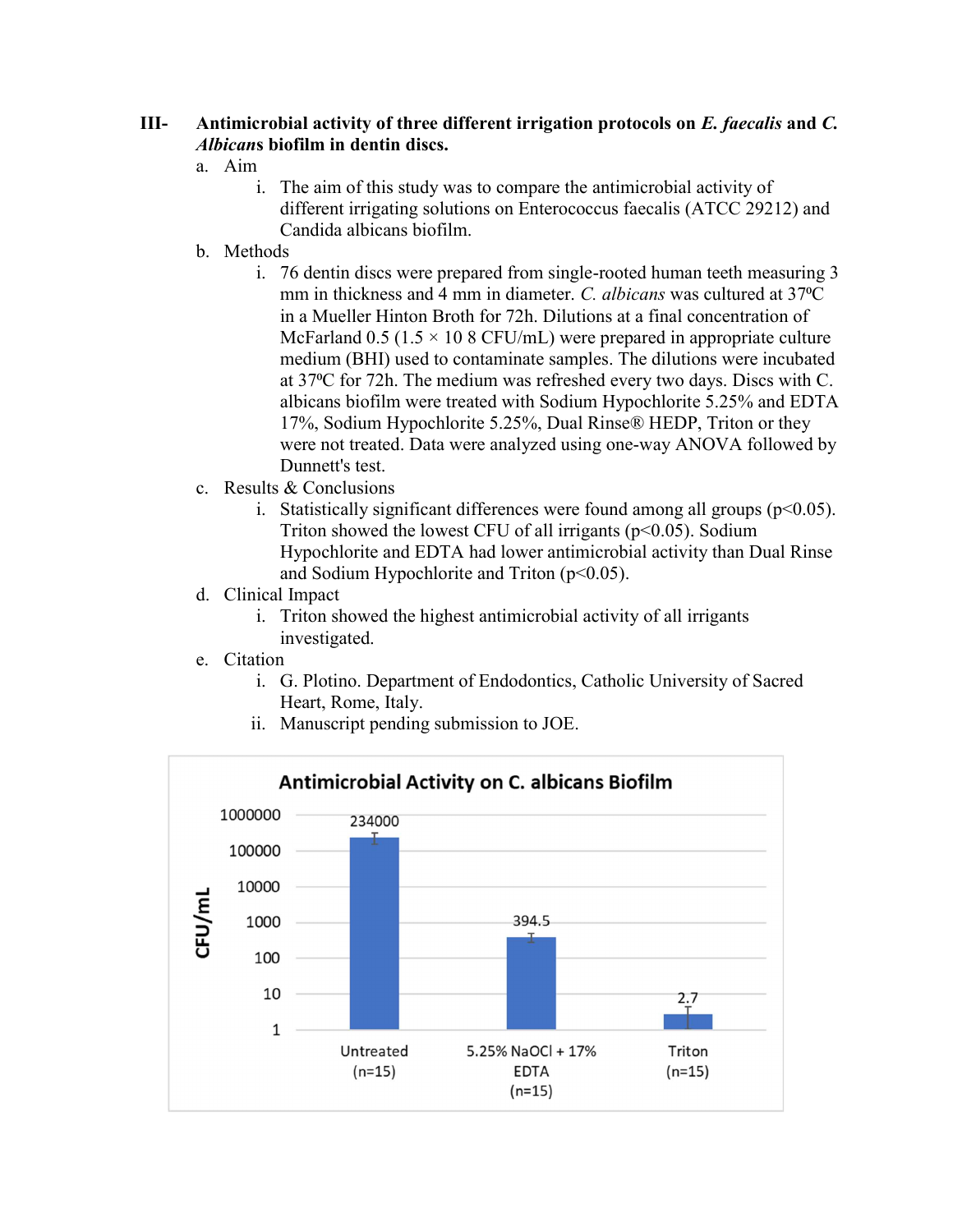# IV- Evaluation of the Antimicrobial Effect of a New Endodontic Irrigant (Triton) in the Presence of Dentin

# a. Objectives:

- i. To evaluate the antibiofilm efficacy of (Triton) in comparison with 4% NaOCl, 4% NaOCl, 2% CHX, 17% EDTA, and saline on *E.faecalis* biofilms grown in the MBEC high-throughput device in the presence of dentin shavings.
- b. Methods
	- i. E. faecalis biofilms were created in a MBEC high-throughput device via culturing  $10^5$  bacterium in BHI + 1% glucose for 48 hours with a media change at 24 hours. The biofilms were washed with 0.89% NaCl for two minutes. To investigate the effect of dentin on the antimicrobial properties of the irrigation solutions (Triton, 4% NaOCl, 2% CHX, 17% EDTA, and saline), dental shavings was initially obtained from teeth using a diamond burr and autoclaved for sterility. 20mg of dentin powder was exposed and mixed with 1mL of irrigation solution for 10 minutes, after which 200uL of the solution / dentin mix was applied to the biofilm for 10 seconds. The solution / dentin mix was then removed, and the biofilm was rinsed with 0.89% NaOCl. The irrigant was considered eradicating the biofilms when it produced no visible growth on blood agar.
- c. Results & Conclusions
	- i. Within the experimental conditions, it was found that the incubation of NaOCl with dentin led to the abolishment of the antimicrobial effect, probably due to the buffering effect of dentin. However, the effect of dentin powder on Triton was less significant as no visible growth was seen on blood agar.
- d. Clinical Impact
	- i. Triton was the only irrigant able to maintain its efficacy in the presence of dentin.
- e. Citation
	- i. B. Karabucak and A. Babeer. Department of Endodontics, School of Dental Medicine, University of Pennsylvania.
	- ii. Manuscript pending submission to JOE.